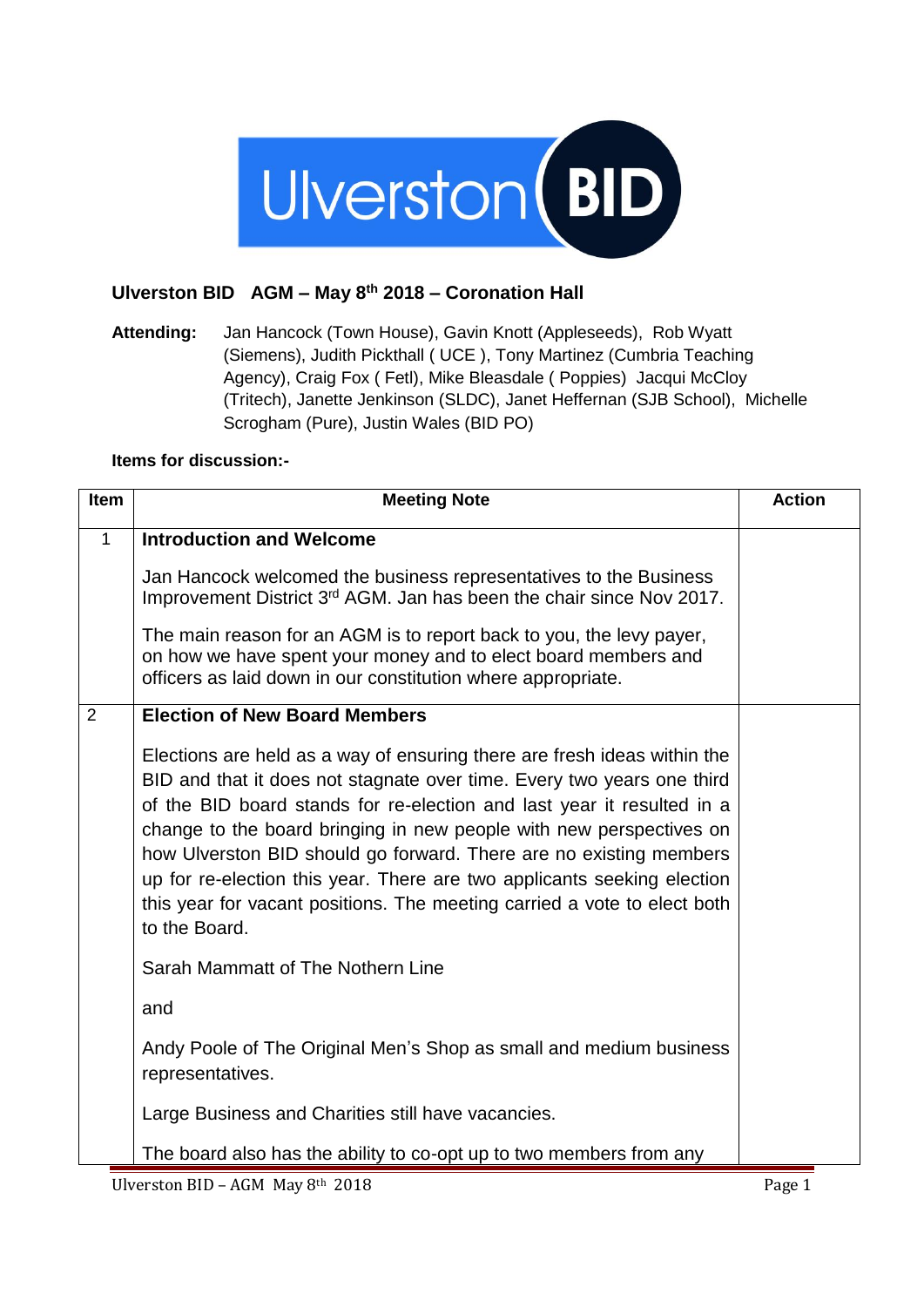|   | category if they feel that they can offer skills and expertise otherwise<br>lacking on the board. This will be reviewed as and when required for<br>the future.                                                                                                                                                                                                                                                                                          |  |
|---|----------------------------------------------------------------------------------------------------------------------------------------------------------------------------------------------------------------------------------------------------------------------------------------------------------------------------------------------------------------------------------------------------------------------------------------------------------|--|
| 3 | <b>Financial report</b>                                                                                                                                                                                                                                                                                                                                                                                                                                  |  |
|   | Presented by Janet Hefferman in the absence of our Treasurer.                                                                                                                                                                                                                                                                                                                                                                                            |  |
|   | Main highlights include                                                                                                                                                                                                                                                                                                                                                                                                                                  |  |
|   | The report is for six months with the BID obliged<br>to move the year end to align to local authority<br>dates.                                                                                                                                                                                                                                                                                                                                          |  |
|   | Income generated for this period is $\sim$ £63 and we are currently<br>carrying a surplus of $\sim$ £33k at this year end. The overall<br>surplus from years 1 to 3 is now at £107k. The increasing planned<br>activities for years 4 and 5 will utilise the bulk of this cash. The<br>collection of levies is running at approx 95% of the total possible<br>with some still outstanding from previous years. SLDC are pursuing<br>these on our behalf. |  |
|   |                                                                                                                                                                                                                                                                                                                                                                                                                                                          |  |
| 4 | <b>Chair Report</b>                                                                                                                                                                                                                                                                                                                                                                                                                                      |  |
|   | As a reminder it takes a mere 1.25% of the rateable value of business<br>premises to provide almost £100,000 a year to spend on the town.                                                                                                                                                                                                                                                                                                                |  |
|   | The BID levy, in common with the business rate demand, is a<br>compulsory payment whether or not you voted in favour of the<br>Ulverston BID proposal in 2015. A small proportion of the money raised<br>is paid to SLDC to finance collection of the levy but the rest is all used<br>to benefit the town.                                                                                                                                              |  |
|   | We have accomplished a great deal in the past year including<br>sponsoring Ulverston in Bloom who achieved fantastic success in the<br>2017 Cumbria in Bloom competition bringing home nine trophies and a<br>great deal of publicity for the town. We are continuing to support them<br>this year as they attempt to win the coveted Britain in Bloom title.                                                                                            |  |
|   | We are very lucky to have an excellent Town Band who are not only<br>talented entertainers but are also great ambassadors for the town. So<br>when they applied to BID for a grant towards buying new uniforms we<br>were more than happy to oblige.                                                                                                                                                                                                     |  |
|   | Ulverston has gained a reputation as the Festival Town - every year                                                                                                                                                                                                                                                                                                                                                                                      |  |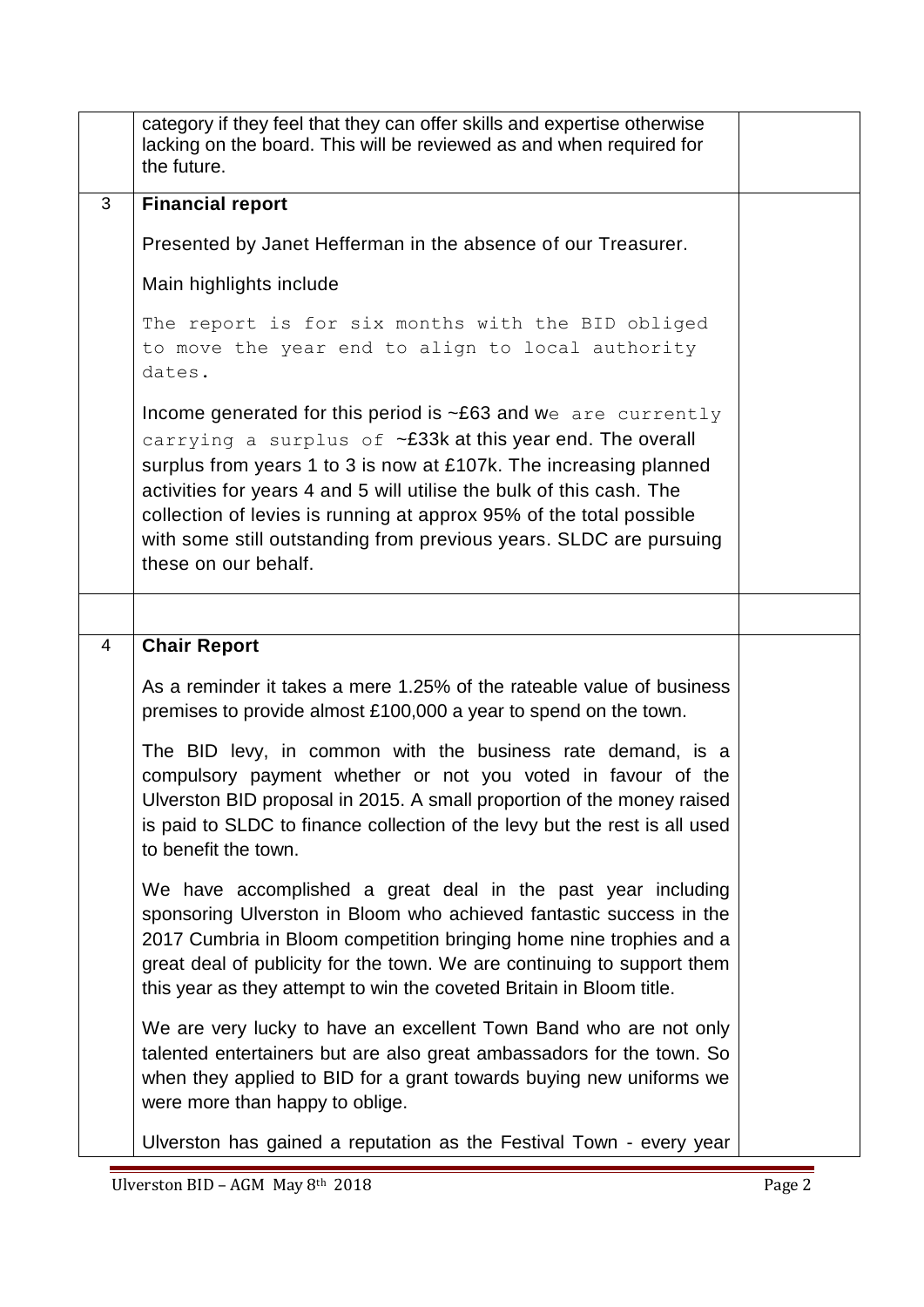these festivals raise the profile of the town nationally and attract thousands of visitors to the area bringing custom to the shops, pubs, cafes, restaurants and accommodation providers. These festivals are organised entirely by volunteers and BID feels that it is important to support them, not just with cash but with help and advice. The Lantern Festival achieve a runner up award in the national 2017 EPIC awards for the volunteer sector. Another feather for the town.

This year we gave a grant to Another Fine Fest to enable the 2018 event to take place, however it was given with the proviso that they strive to become more self reliant. To help them achieve this BID's new Project Officer, Justin, has been helping them write a business plan which will ensure the viability of Another Fine Fest year on year.

Ford Park is a community asset; it provides the only large green space in town for large public gatherings such as the Carnival Gala and the finale of the Lantern Procession. However a recent housing development close to the entrance of the park meant that one of the exits from the field had to be closed and without it the park was deemed unsafe for large events. To solve this dilemma the trustees made plans to open up the front gate making the entrance and exit from the park much safer. BID has been able to help with this project and so it is your money that has made it possible for the Lantern Festival to return to Ford Park this year.

Park Run is another proposal brought to us from Ford Park. Park Run organises free weekly 5k runs which are open to everyone, non competitive, safe and easy to take part in. The concept and ideology behind Park Run matches very closely the aims of Ulverston BID, emphasising as it does its inclusivity and the importance of community. We therefore agreed to fund the initial set up costs and look forward to the inaugural run in June this year.

Another major project has been BID's involvement with the new Visitor Information Point established in partnership with Ulverston Community Enterprise and the Town Council. At the time Ulverston BID was first established in 2015, SLDC had decided to close all its Tourist Information Centres and the town traders raised the issue with BID. Without premises and staff it was difficult to see how this could be overcome so we looked for alternatives such as installing a touch screen on the wall of the Coronation Hall but issues with installation on a listed building and prohibitive running costs made it impossible.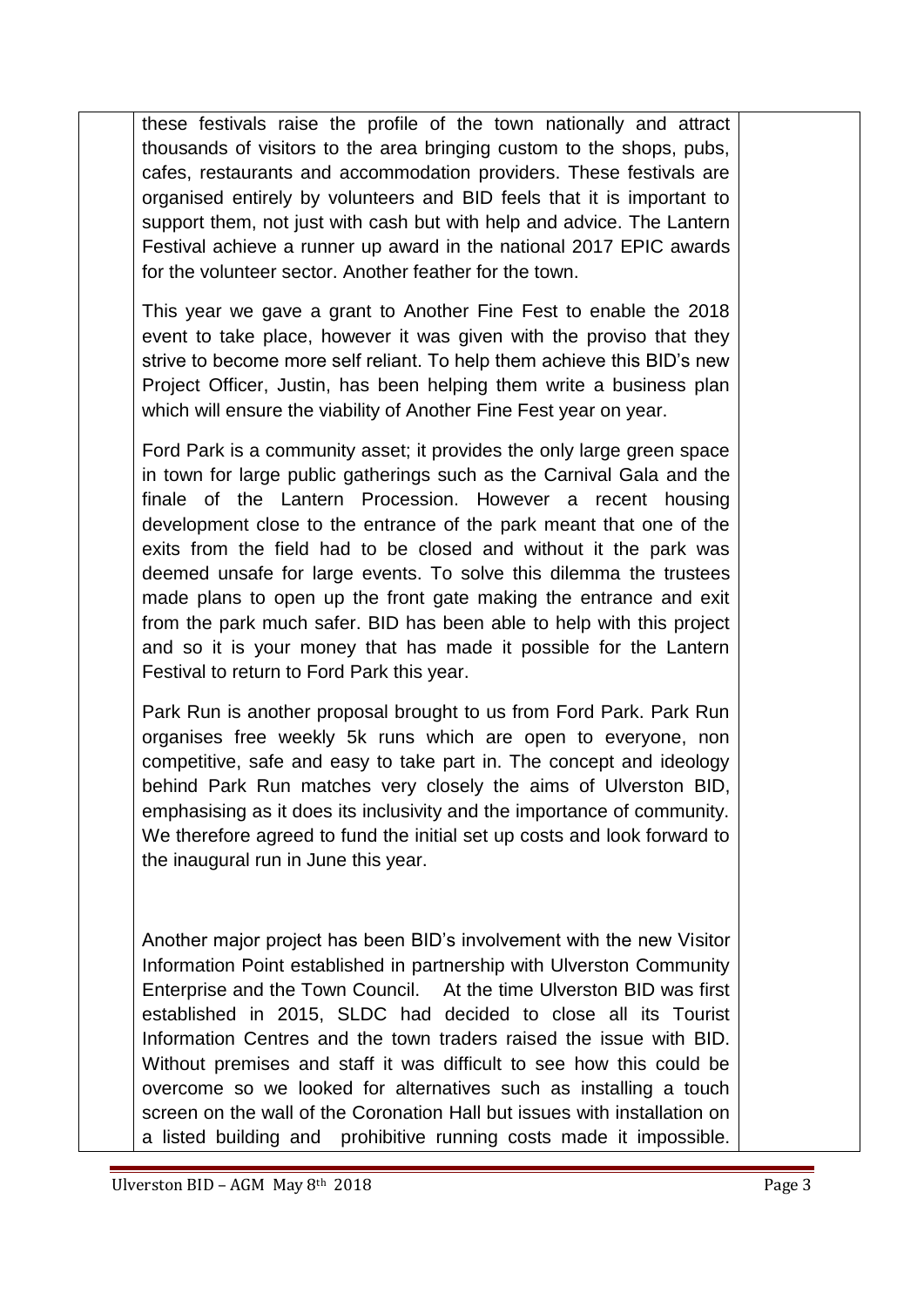|   | Consequently when UCE came to us with the idea of using volunteers<br>to man a stall in the Market Hall we were very willing support their<br>plans. The Visitor Information Point is now open and proving to be a<br>great success with both visitors and locals.                                                                                                                                                                        |                                                                    |  |  |
|---|-------------------------------------------------------------------------------------------------------------------------------------------------------------------------------------------------------------------------------------------------------------------------------------------------------------------------------------------------------------------------------------------------------------------------------------------|--------------------------------------------------------------------|--|--|
|   | A more comprehensive list of the grants is shown here.                                                                                                                                                                                                                                                                                                                                                                                    |                                                                    |  |  |
|   | <b>Ulverston in Bloom</b>                                                                                                                                                                                                                                                                                                                                                                                                                 | £6000                                                              |  |  |
|   | Ulverston Town Band £500                                                                                                                                                                                                                                                                                                                                                                                                                  |                                                                    |  |  |
|   | <b>Another Fine Fest</b>                                                                                                                                                                                                                                                                                                                                                                                                                  | £5000                                                              |  |  |
|   | <b>Ford Park Gate</b>                                                                                                                                                                                                                                                                                                                                                                                                                     | £2140                                                              |  |  |
|   | Ford Park Park run                                                                                                                                                                                                                                                                                                                                                                                                                        | £3000                                                              |  |  |
|   | UCE stall rent for VIP £2167                                                                                                                                                                                                                                                                                                                                                                                                              |                                                                    |  |  |
|   | UCP leaflet distribution £1500                                                                                                                                                                                                                                                                                                                                                                                                            |                                                                    |  |  |
|   | <b>Printfest advertisin</b>                                                                                                                                                                                                                                                                                                                                                                                                               | £500                                                               |  |  |
|   | <b>BID Proj Officer</b>                                                                                                                                                                                                                                                                                                                                                                                                                   | £12,000/a                                                          |  |  |
|   | Others pending but authorised                                                                                                                                                                                                                                                                                                                                                                                                             |                                                                    |  |  |
|   | Ford Park Entertainment £1000                                                                                                                                                                                                                                                                                                                                                                                                             |                                                                    |  |  |
|   | <b>Ulverston Trade Directory £800</b>                                                                                                                                                                                                                                                                                                                                                                                                     |                                                                    |  |  |
|   | Loyal Free app for the town £12,000/a                                                                                                                                                                                                                                                                                                                                                                                                     |                                                                    |  |  |
|   | Free WiFi for Town                                                                                                                                                                                                                                                                                                                                                                                                                        | £tba                                                               |  |  |
|   |                                                                                                                                                                                                                                                                                                                                                                                                                                           |                                                                    |  |  |
| 5 | <b>Justin's Report</b>                                                                                                                                                                                                                                                                                                                                                                                                                    |                                                                    |  |  |
|   | The Board took the decision this last year to employ a Project Officer<br>part time capable of adding expertise and time to deliver future<br>projects. We have appointed Justin Wales who by now is a familiar<br>face to local traders as he has made it his business to visit almost all of<br>you in the past few months making himself known to you and giving<br>you all a point of contact for issues you may have to do with BID. |                                                                    |  |  |
|   | Justin's report highlighted the original concept of the BID, the legal<br>framework and a look ahead to current projects                                                                                                                                                                                                                                                                                                                  |                                                                    |  |  |
|   |                                                                                                                                                                                                                                                                                                                                                                                                                                           | These include the exciting Loyal Free app to be rolled out leading |  |  |